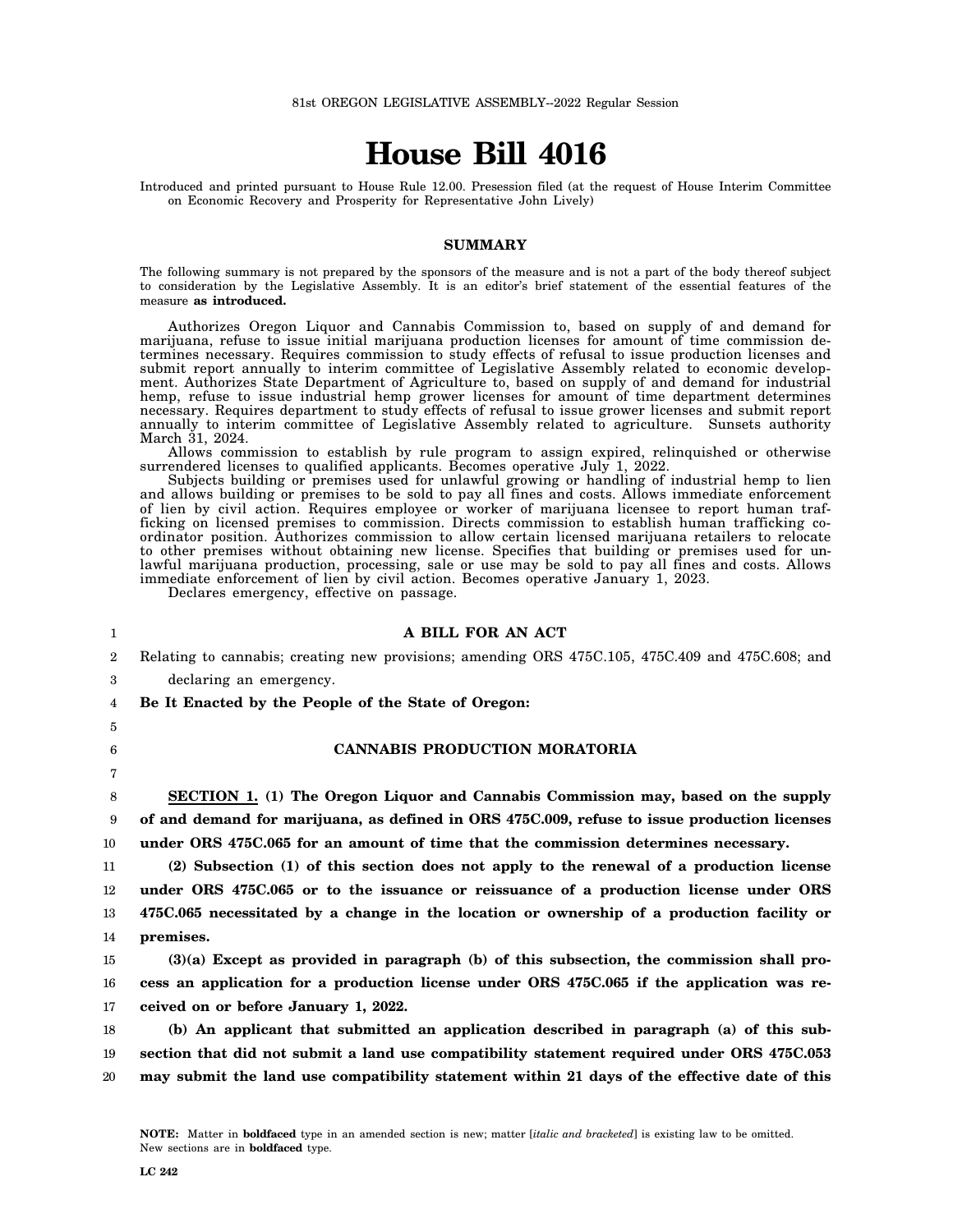1 **2022 Act. If the land use compatibility statement is timely submitted, the commission shall**

2 3 **process the application. If a land use compatibility statement is not timely submitted, the commission shall inactivate the application.**

4 5 **(4) An applicant that submitted an application for a production license under ORS 475C.065 on or before January 1, 2022, may not change:**

6

**(a) The location for which an application was submitted; or**

7 8 **(b) Fifty-one percent or more of the ownership of the production facility or the premises for which the application for licensure was submitted.**

9 10 **(5) The commission shall inactivate an application for a production license under ORS 475C.065 that was received after January 1, 2022.**

11 12 13 14 **(6)(a) The commission shall adopt rules to establish timelines for the completion of applications for production licenses under ORS 475C.065, including rules to specify times by which an applicant must complete any necessary steps for licensing after the applicant's application is assigned to a commission staff member for processing.**

15 16 17 18 **(b) The commission may adopt other rules as necessary to carry out this section, including rules that enable the commission to pause the processing of an application that has been assigned to a commission staff member in consideration of commission resources to process applications.**

19 20 **(7)(a) The commission shall study the effects of subsections (1) to (6) of this section on the marijuana industry.**

21 22 23 **(b) Not later than March 20 of each year, the commission shall submit a report to an interim committee of the Legislative Assembly related to economic development, in the manner provided in ORS 192.245, on the findings of the study described in this subsection.**

24 25 26 **SECTION 2. (1) The State Department of Agriculture may, based on the supply of and demand for industrial hemp, as defined in ORS 571.269, refuse to issue grower licenses under ORS 571.281 for an amount of time that the department determines necessary.**

27 28 **(2) Subsection (1) of this section does not apply to the renewal of a grower license under ORS 571.281.**

29 30 **(3) The department shall process an application for a grower license under ORS 571.281 if the application was received before January 1, 2022.**

31 32 **(4) An applicant that submitted an application for a grower license under ORS 571.281 on or before January 1, 2022, may not change the address of the industrial hemp operation.**

33 34 **(5) The department shall inactivate an application for a grower license under ORS 571.281 that was received after January 1, 2022.**

35 36 37 38 **(6)(a) The department shall adopt rules to establish timelines for the completion of applications for grower licenses under ORS 571.281, including rules to specify times by which an applicant must complete any necessary steps for licensing after the applicant's application is assigned to a department staff member for processing.**

39 40 41 42 **(b) The department may adopt other rules as necessary to carry out this section, including rules that enable the department to pause the processing of an application that has been assigned to a department staff member in consideration of department resources to process applications.**

43 44 **(7)(a) The department shall study the effects of subsections (1) to (6) of this section on the industrial hemp industry.**

45

**(b) Not later than March 30 of each year, the department shall submit a report to a**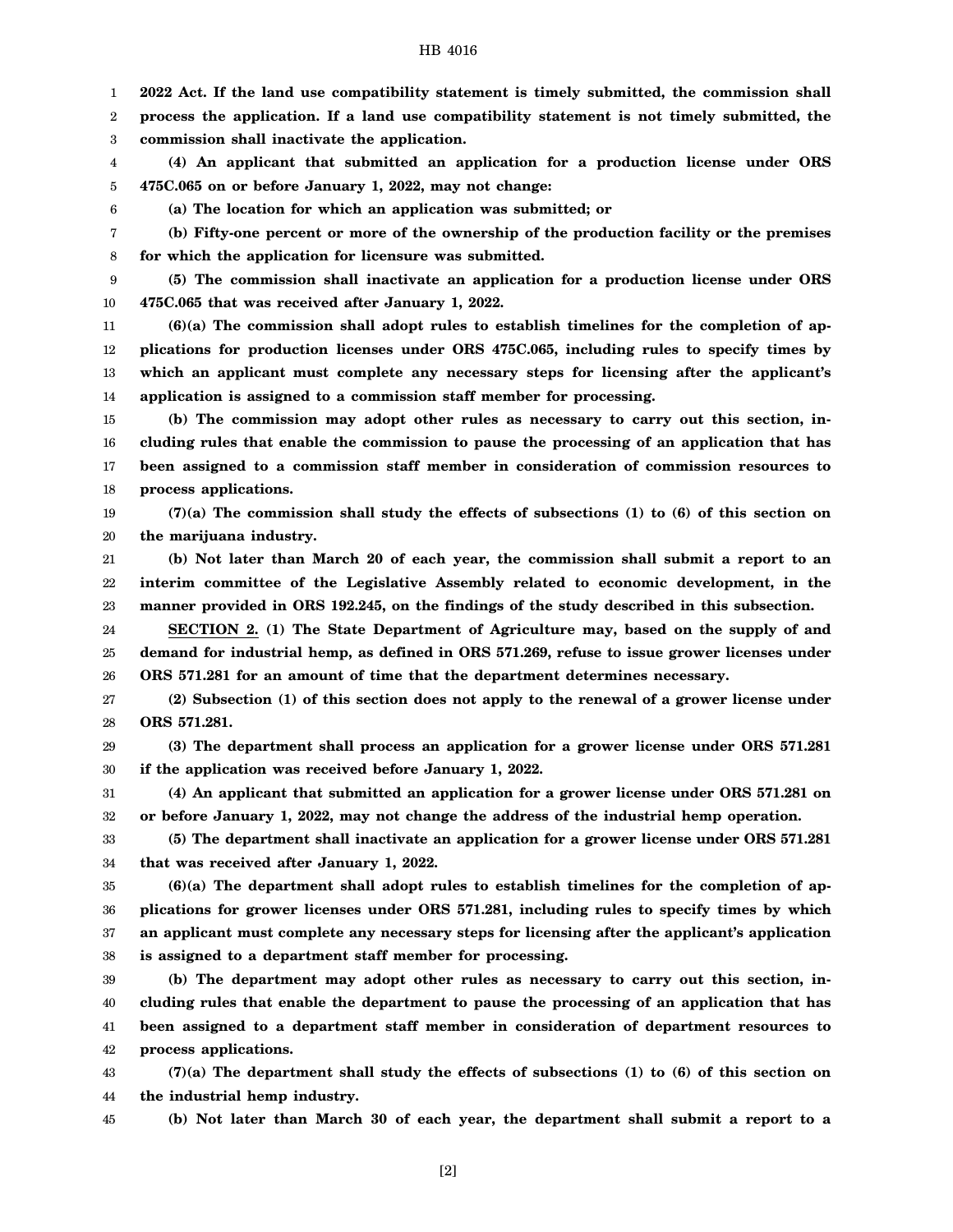| 1                | committee of the Legislative Assembly related to agriculture, in the manner provided in ORS      |
|------------------|--------------------------------------------------------------------------------------------------|
| $\boldsymbol{2}$ | 192.245, on the findings of the study described in this subsection.                              |
| 3                | SECTION 3. Sections 1 and 2 of this 2022 Act are repealed on March 31, 2024.                     |
| 4                |                                                                                                  |
| 5                | MARIJUANA LICENSE ASSIGNMENT PROGRAM                                                             |
| 6                |                                                                                                  |
| 7                | SECTION 4. Section 5 of this 2022 Act is added to and made a part of ORS 475C.005 to             |
| 8                | 475C.525.                                                                                        |
| 9                | <b>SECTION 5.</b> (1) The Oregon Liquor and Cannabis Commission may adopt rules to estab-        |
| 10               | lish a program to assign expired, relinquished or otherwise suspended licenses issued under      |
| 11               | ORS 475C.005 to 475C.525 to qualified applicants.                                                |
| 12               | (2) In establishing and operating the program described in subsection (1) of this section,       |
| 13               | the commission may consult with other state agencies, including the Governor's office, as        |
| 14               | the commission determines is necessary.                                                          |
| 15               | (3) The commission may adopt other rules as necessary to carry out this section.                 |
| 16               | SECTION 6. (1) Section 5 of this 2022 Act becomes operative on July 1, 2022.                     |
| 17               | (2) The Oregon Liquor and Cannabis Commission may take any action before the opera-              |
| 18               | tive date specified in subsection (1) of this section that is necessary to enable the commission |
| 19               | to exercise, on and after the operative date specified in subsection (1) of this section, all of |
| 20               | the duties, functions and powers conferred on the commission by section 5 of this 2022 Act.      |
| 21               |                                                                                                  |
| 22               | <b>INDUSTRIAL HEMP LIENS</b>                                                                     |
| 23               |                                                                                                  |
| 24               | SECTION 7. Section 8 of this 2022 Act is added to and made a part of ORS 571.260 to              |
| 25               | 571.348.                                                                                         |
| 26               | SECTION 8. If the owner of a building or premises knowingly has used the building or             |
| 27               | premises for, or allowed the building or premises to be occupied for, the growing or handling    |
| 28               | of industrial hemp contrary to ORS 571.260 to 571.348 or provisions of any other state law       |
| 29               | or local ordinance regulating the growing and handling of industrial hemp, the building or       |
| 30               | premises is subject to a lien for, and may be sold to pay all fines and costs, including but not |
| 31               | limited to any costs of cleanup and removal of industrial hemp, assessed against the occu-       |
| 32               | pants of the building or premises for, any violation of ORS 571.260 to 571.348 or any other      |
| 33               | state law or local ordinance regulating the growing or handling of industrial hemp. The lien     |
| 34               | may be enforced immediately by civil action in a court that has jurisdiction over the area in    |
| 35               | which the building or premises is located, by the district attorney of the county in which the   |
| 36               | building or premises is located.                                                                 |
| 37               |                                                                                                  |
| 38               | <b>HUMAN TRAFFICKING</b>                                                                         |
| 39               |                                                                                                  |
| 40               | SECTION 9. Section 10 of this 2022 Act is added to and made a part of ORS 475C.005 to            |
| 41               | 475C.525.                                                                                        |
| 42               | SECTION 10. (1) As used in this section, "law enforcement agency" has the meaning                |
| 43               | given that term in ORS 471.271.                                                                  |
| 44               | (2) An employee or worker at a premises licensed under ORS 475C.005 to 475C.525 or               |
| 45               | 475C.540 to 475C.586 shall:                                                                      |
|                  |                                                                                                  |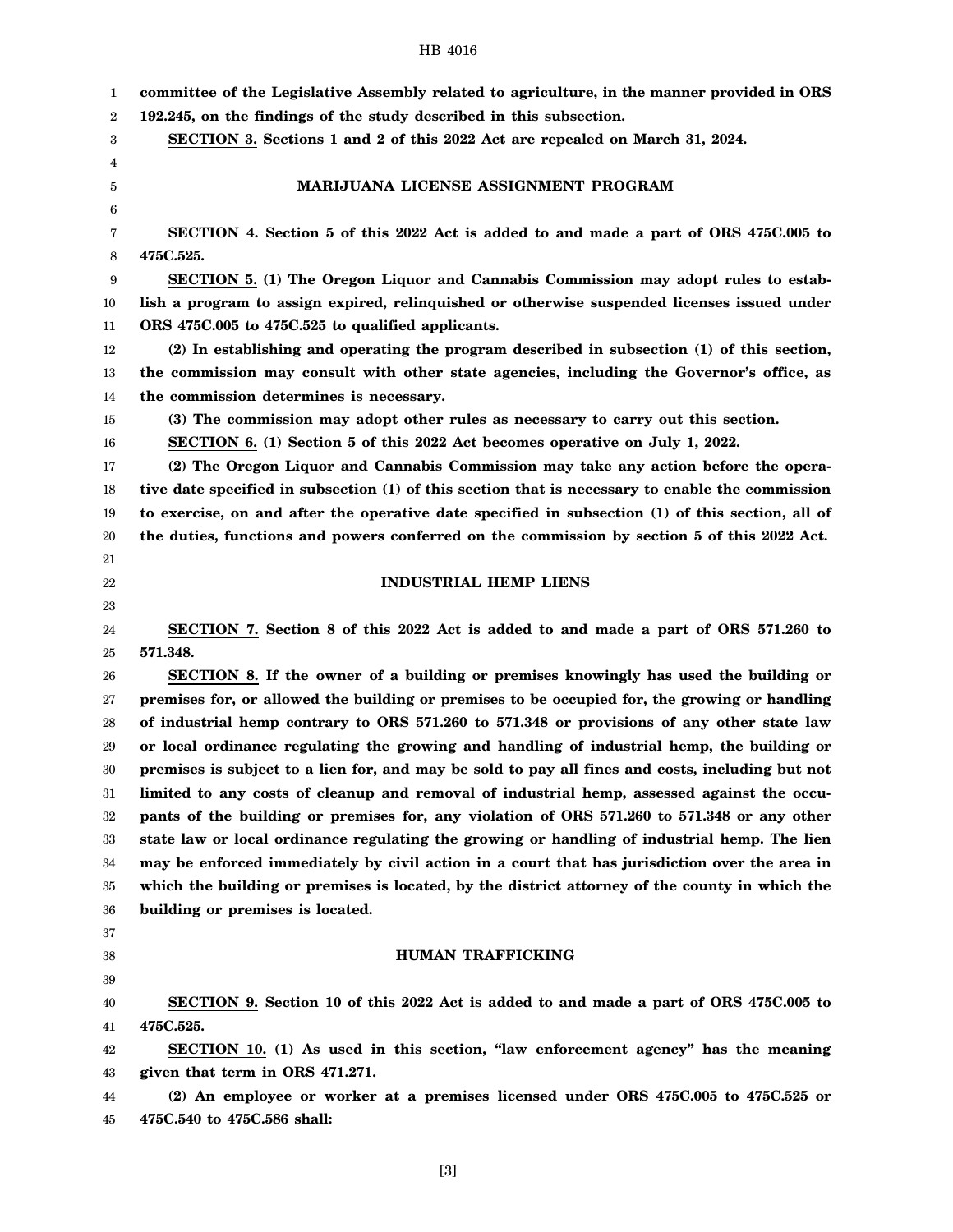1 2 3 **(a) Report to a law enforcement agency and to the Oregon Liquor and Cannabis Commission if the employee or worker has a reasonable belief that sex trafficking or other human trafficking is occurring at the licensed premises; and**

4 5 6 **(b) Report to the commission if the employee or worker has a reasonable belief that a minor is employed or contracted at the licensed premises in a manner that violates commission rules.**

7 8 **(3) An employee or worker making a report under this section in good faith is immune from any criminal or civil liability for making the report.**

9 **(4) The commission may adopt rules to carry out this section.**

10 **SECTION 11. Section 12 of this 2022 Act is added to and made a part of ORS chapter 471.**

11 12 13 **SECTION 12. The Oregon Liquor and Cannabis Commission shall establish a human trafficking coordinator position within the commission to handle the reports made under ORS 471.271 and section 10 of this 2022 Act.**

14

## 15 16

17

## **OTHER AMENDMENTS**

**SECTION 13.** ORS 475C.105 is amended to read:

18 19 20 21 22 475C.105. **(1)** If a school described in ORS 475C.097 (2)(d) that has not previously been attended by children is established within 1,000 feet of a premises for which a license has been issued under ORS 475C.097, the marijuana retailer located at that premises may remain at that location unless the Oregon Liquor and Cannabis Commission revokes the license of the marijuana retailer under ORS 475C.265.

23 24 25 26 27 **(2)(a) If the commission issues a license for a premises under ORS 475C.097 and, after issuance, the commission becomes aware that a school is located within 1,000 feet of the premises, the commission may allow the marijuana retailer to relocate to a premises that is not within 1,000 feet of the school without applying for and being issued a new license under ORS 475C.097.**

## 28

**(b) The commission may adopt rules to carry out this subsection.**

29 **SECTION 14.** ORS 475C.409 is amended to read:

30 31 32 33 34 35 36 37 38 39 40 41 475C.409. If the owner of a building or premises knowingly has used the building or premises for, or allowed the building or premises to be occupied for, the production, processing, sale or use of marijuana items contrary to the provisions of ORS 475C.005 to 475C.525, 475C.540 to 475C.586, 475C.600 to 475C.648 or 475C.770 to 475C.919, or contrary to the provisions of any other state law or local ordinance regulating the production, processing, sale or use of marijuana items, the building or premises is subject to a lien for, and may be sold to pay all fines and costs**, including but not limited to any costs of cleanup and removal of marijuana,** assessed against the occupants of the building or premises for, any violation of ORS 475C.005 to 475C.525, 475C.540 to 475C.586, 475C.600 to 475C.648 or 475C.770 to 475C.919, or any other state law or local ordinance regulating the production, processing, sale or use of marijuana items. The lien [*must*] **may** be enforced immediately by civil action in a court that has jurisdiction over the area in which the building or premises is located, by the district attorney of the county in which the building or premises is located.

42 **SECTION 15.** ORS 475C.608 is amended to read:

43 475C.608. (1) As used in this section:

44 (a) "Licensee" has the meaning given that term in ORS 475C.009.

45 (b) "Registrant" means a person registered under ORS 475C.770 to 475C.919.